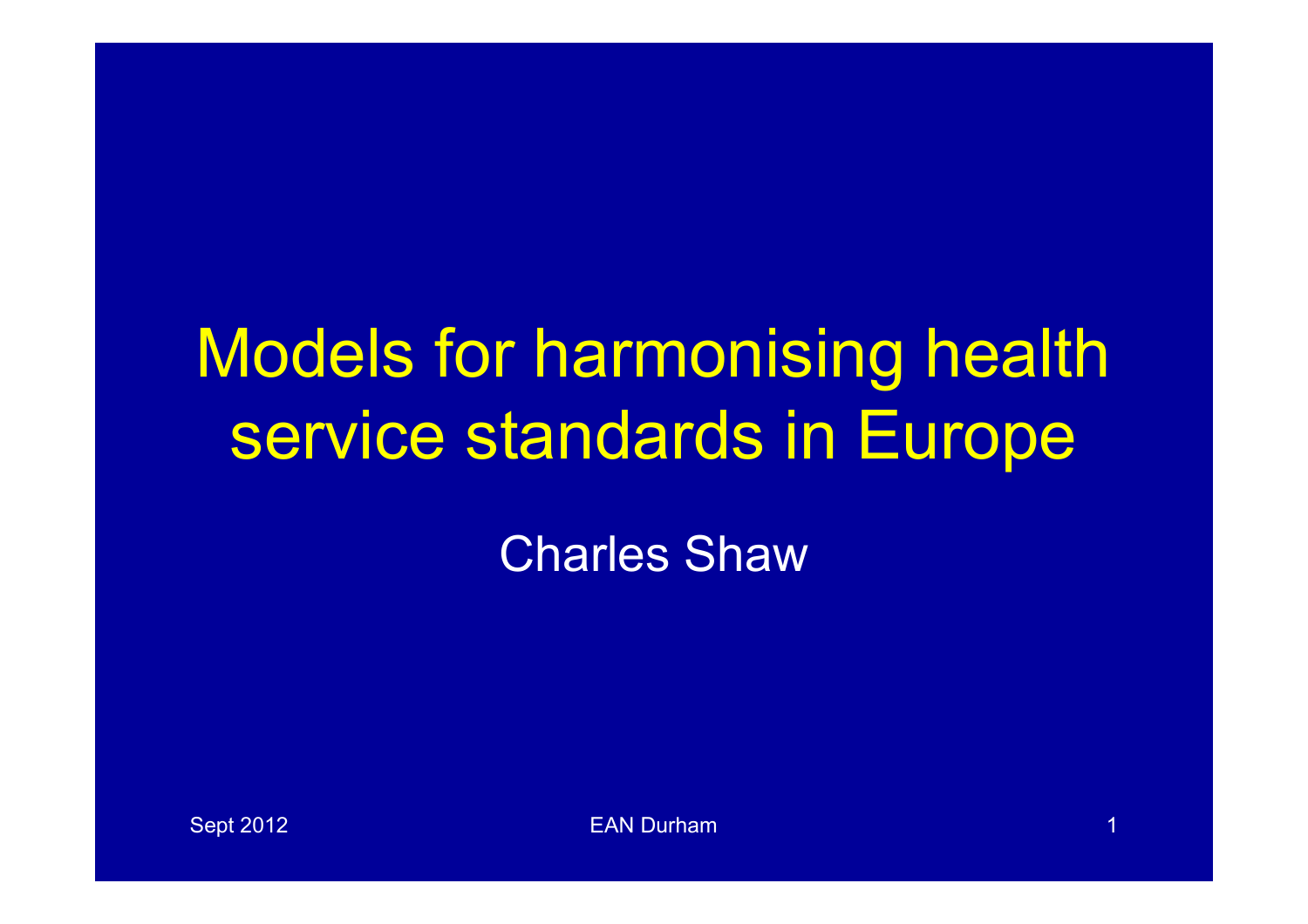#### Models for service standards

- 1 Development of CPGs: SIGN
- 2 Appraisal of CPGs: AGREE, AHRQ
- 3 National quality standards: NICE
- 4 Standards for external assessment: ISQua
- 5 ISO and EN standards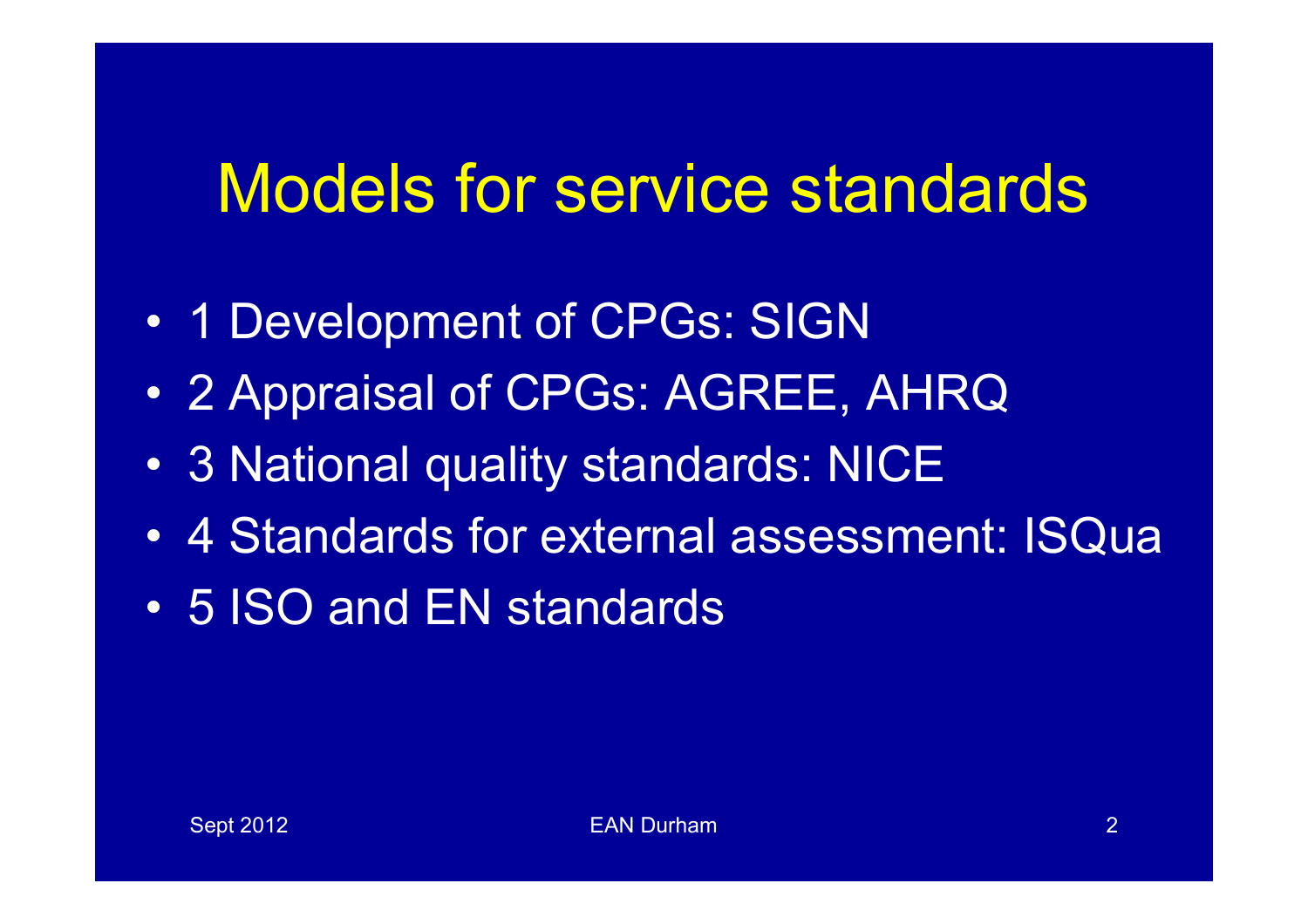## 1 Clinical practice guidelines

- Scottish Intercollegiate Guidelines Network SIGN 50: A guideline developer's handbook
- "Processes required to produce reliable advice for patients, practitioners and planners"
- Explicitly link clinical guidelines to training and development
- http://www.sign.ac.uk/guidelines/fulltext/50/index.html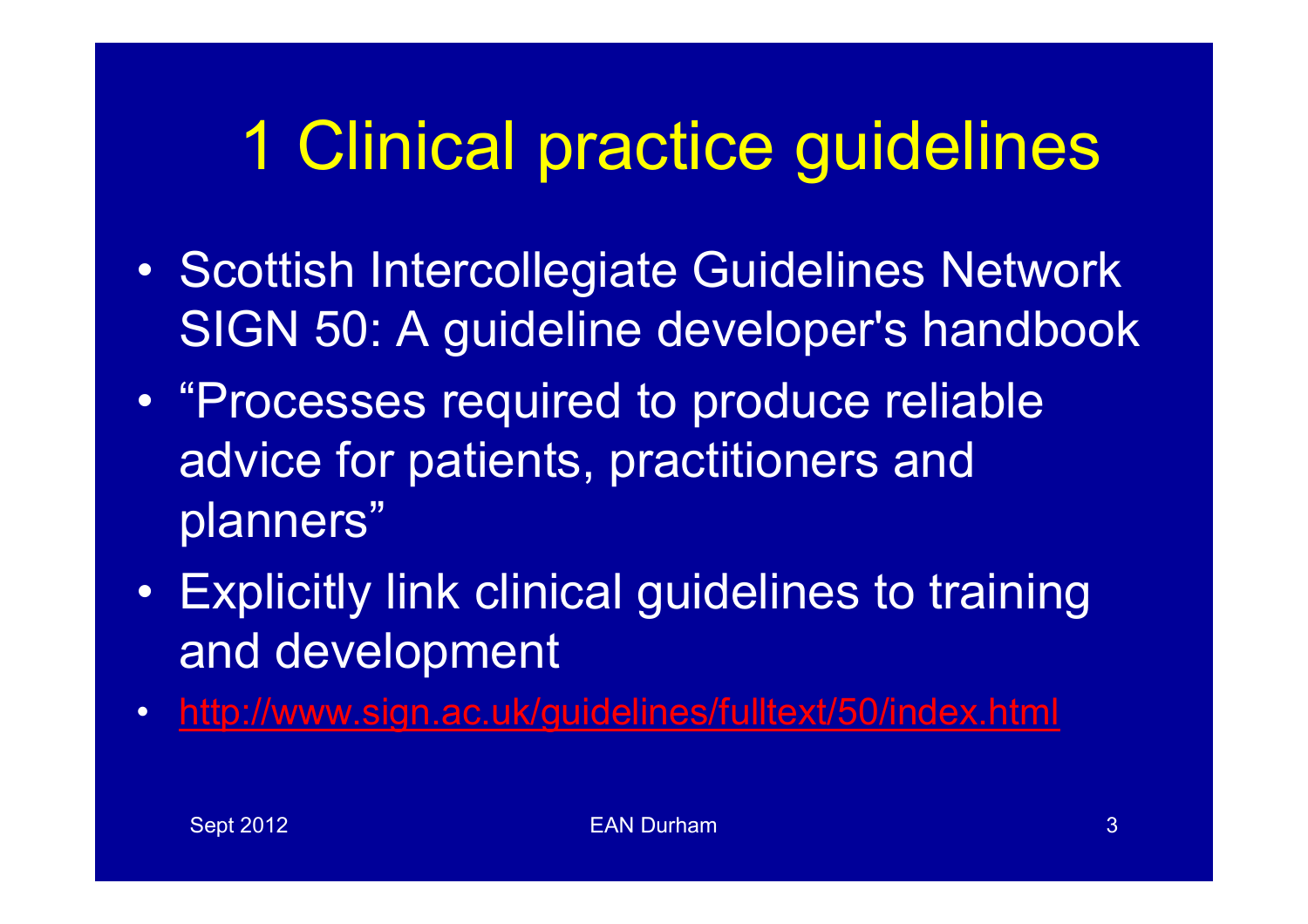## 1 SIGN development process

- Organisation of guideline development
- Selection of guideline topics
- Involving patients, representatives
- Guideline development group
- Systematic literature review
- Forming guideline recommendations
- Consultation and peer review
- Presentation and dissemination
- Implementation

Sept 2012 **EAN Durham 4** And 2012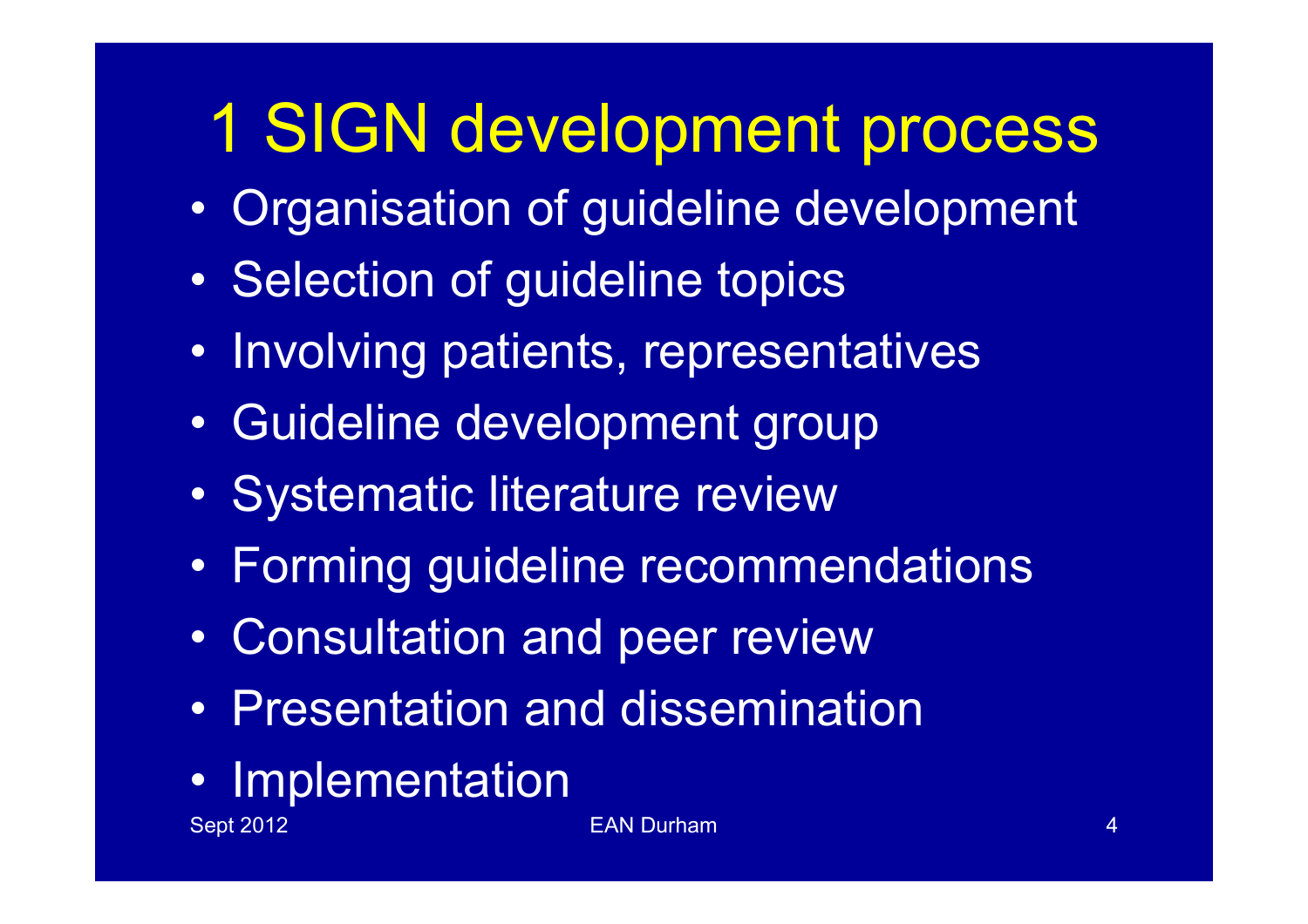# 1 Guideline and audit cycle, SIGN

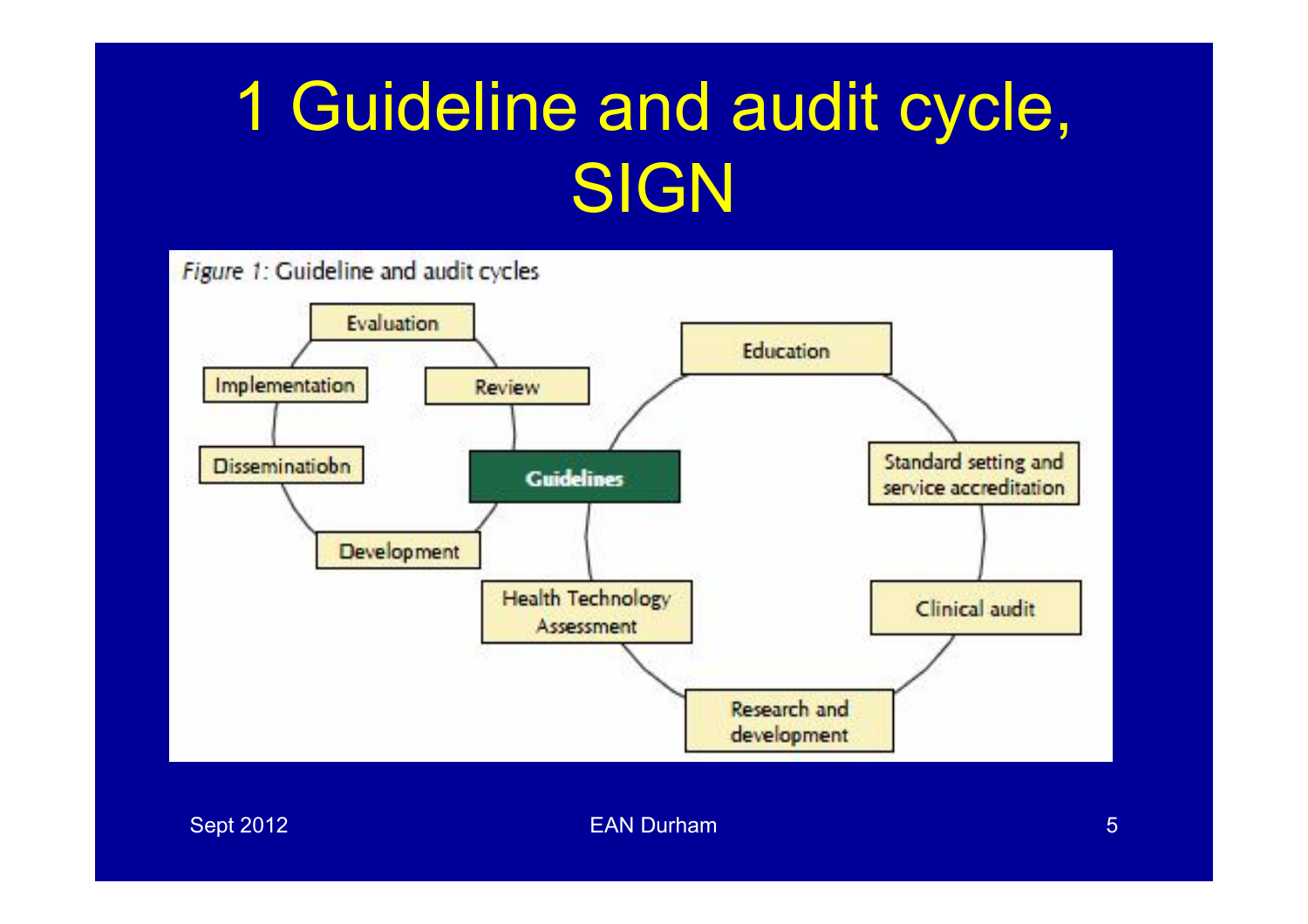# 2 Appraisal of Guidelines for Research & Evaluation (AGREE)

- "To help share clinical guidelines between developers and across borders"
- "To improve health care"
- 2003 tool to assess the quality of guidelines replaced by AGREE II
- Criteria ("domains") for evaluating guidelines include: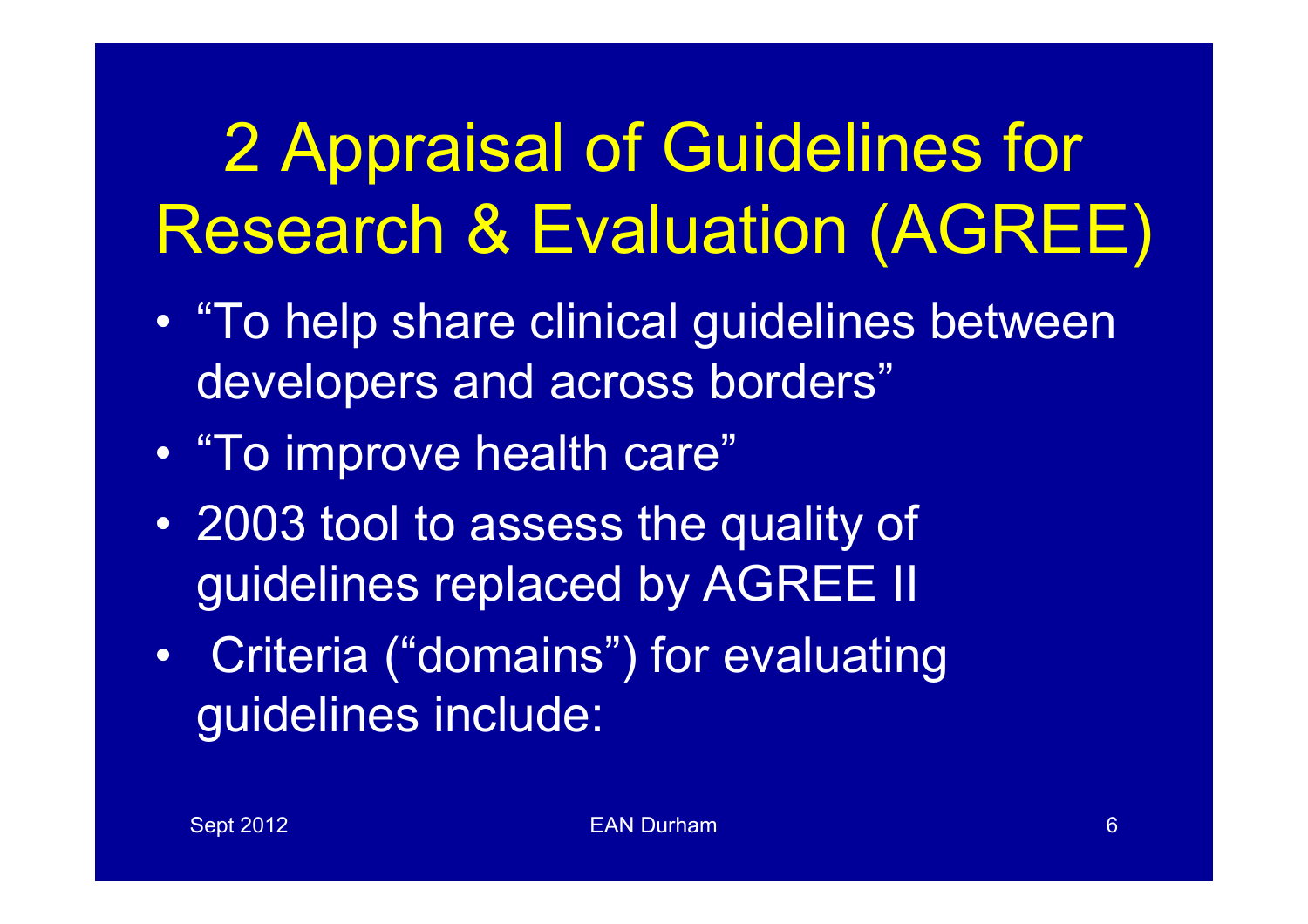## 2 AGREE criteria for CPGs

- Scope and Purpose
- Stakeholder Involvement
- Rigour of Development
- Clarity of Presentation
- Applicability
- Editorial Independence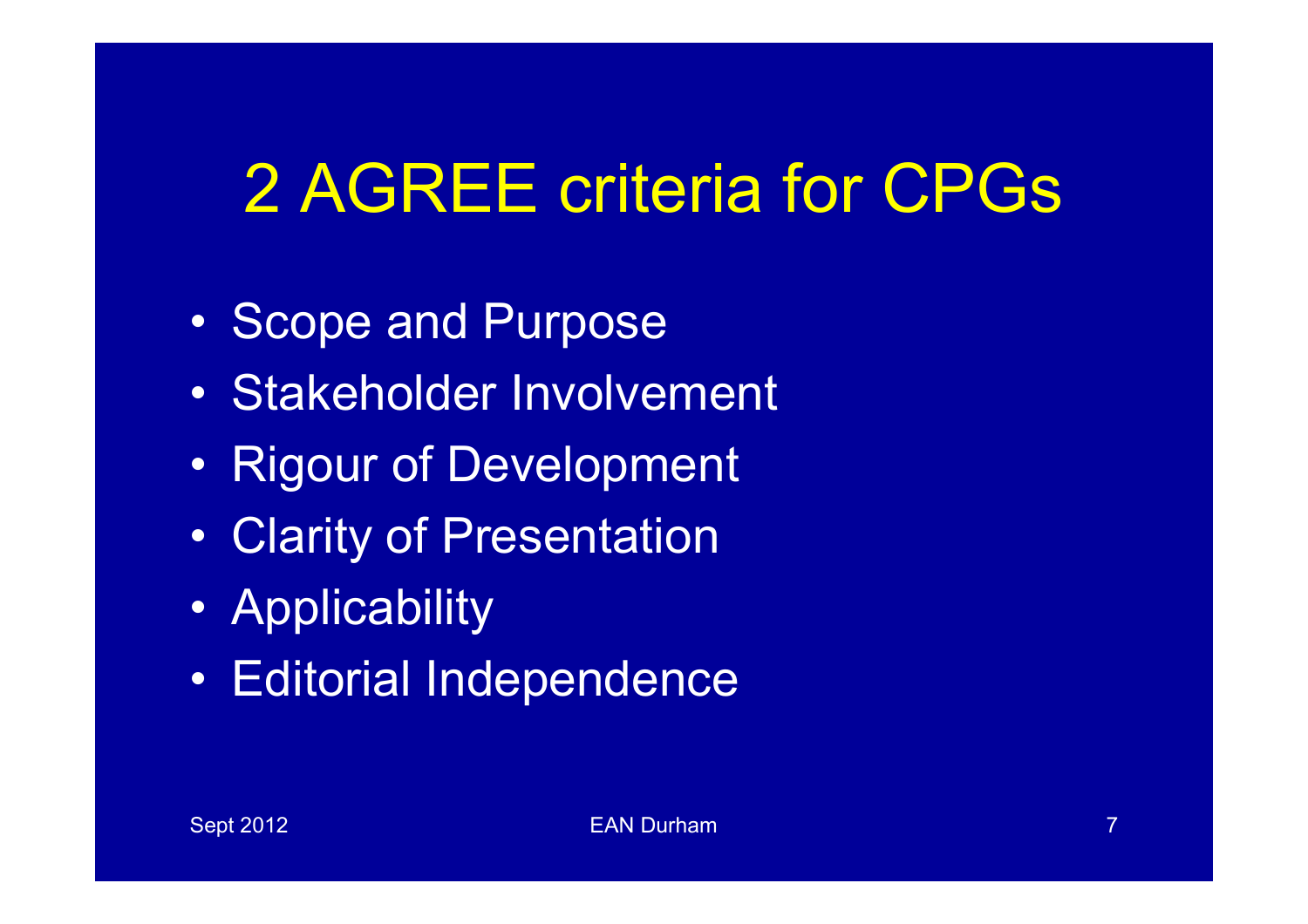# 2 AGREE process

- 1. Development group: participants, leaders
- 2. Literature review: existing advice, directives
- 3. Drafting the document: structure, content
- 4. Consultation: refer draft to stakeholders
- 5. Field testing: training, self-assessment
- 6. Evaluation: feedback assessors, assessed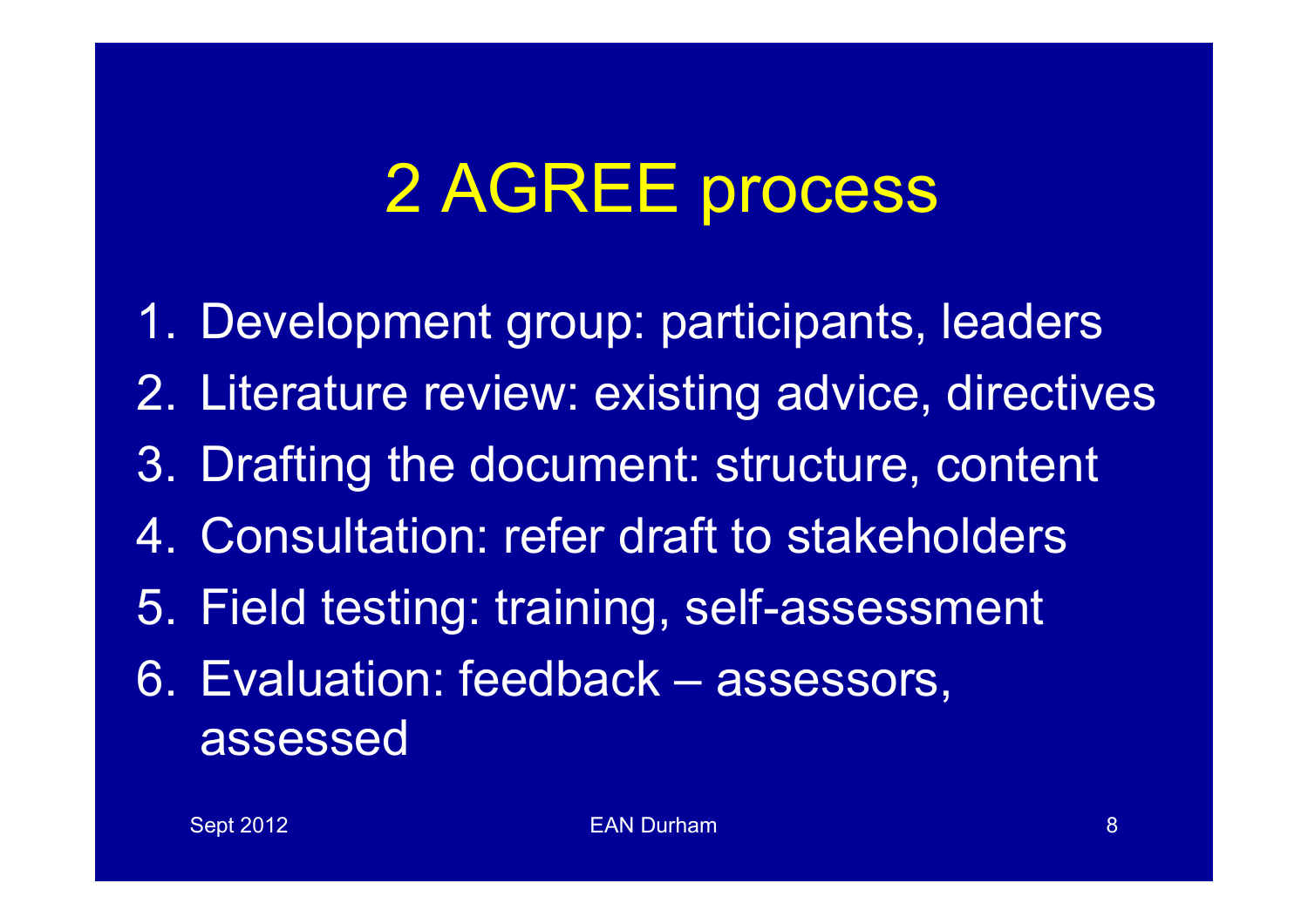# 2 Agency for Healthcare Research and Quality (AHRQ)

- In USA, AHRQ has defined criteria for CPGs to be included in the national guidelines clearing house (NGC).
- http://www.guideline.gov/about/inclusion -criteria.aspx
- Criteria include: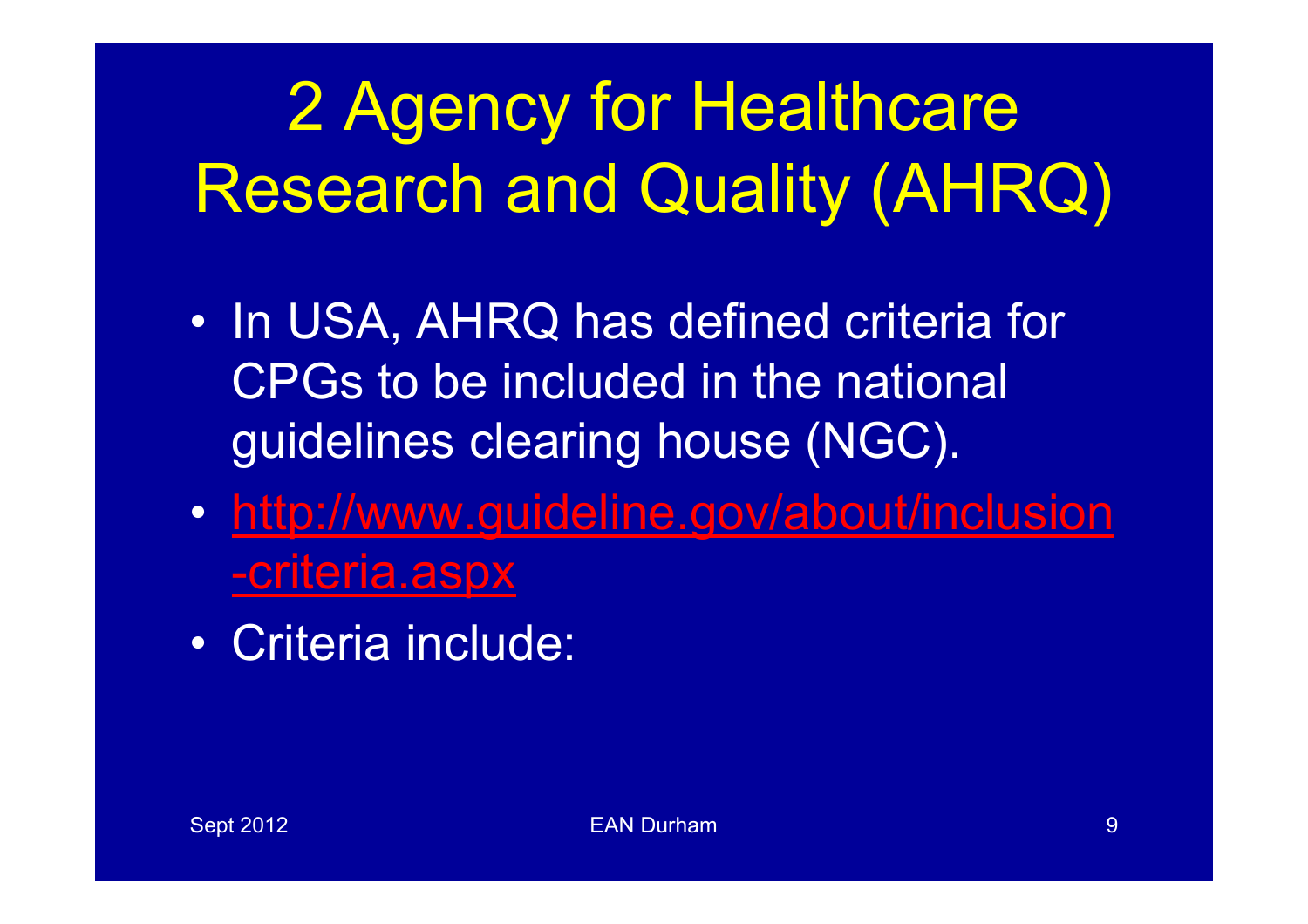## 2 AHRQ criteria for CPGs

- Systematically developed statements, recommendations, strategies, information
- Produced by medical specialty associations…government agencies…HCOs
- Systematic literature review of existing scientific evidence
- CPG developed, reviewed, or revised within the last five years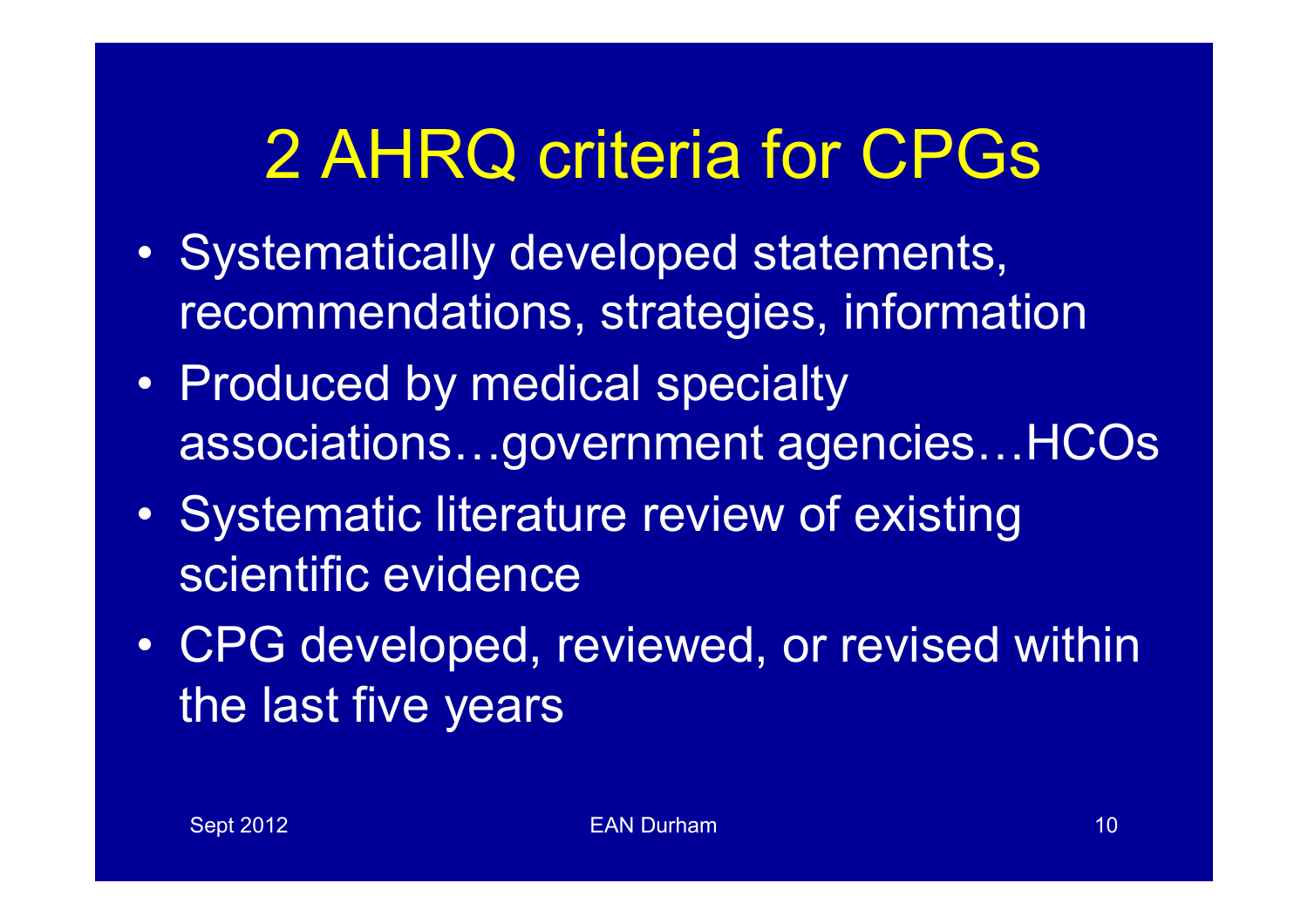### 3 National quality standards

- Extension of CPGs to define requirements for services across sectors.
- Eg National Institute for Health and Clinical Excellence. Healthcare quality standards. Process guide . Jan 2012
- http://www.nice.org.uk/media/6E3/84/NICE quality stan dards interim process guide in Spring 2012.pdf
- "NICE process systematically gathers valid evidence to translate into recommendations and measures of impact"
- Sept 2012 **EAN Durham 11** Sept 2012 **EAN Durham** 11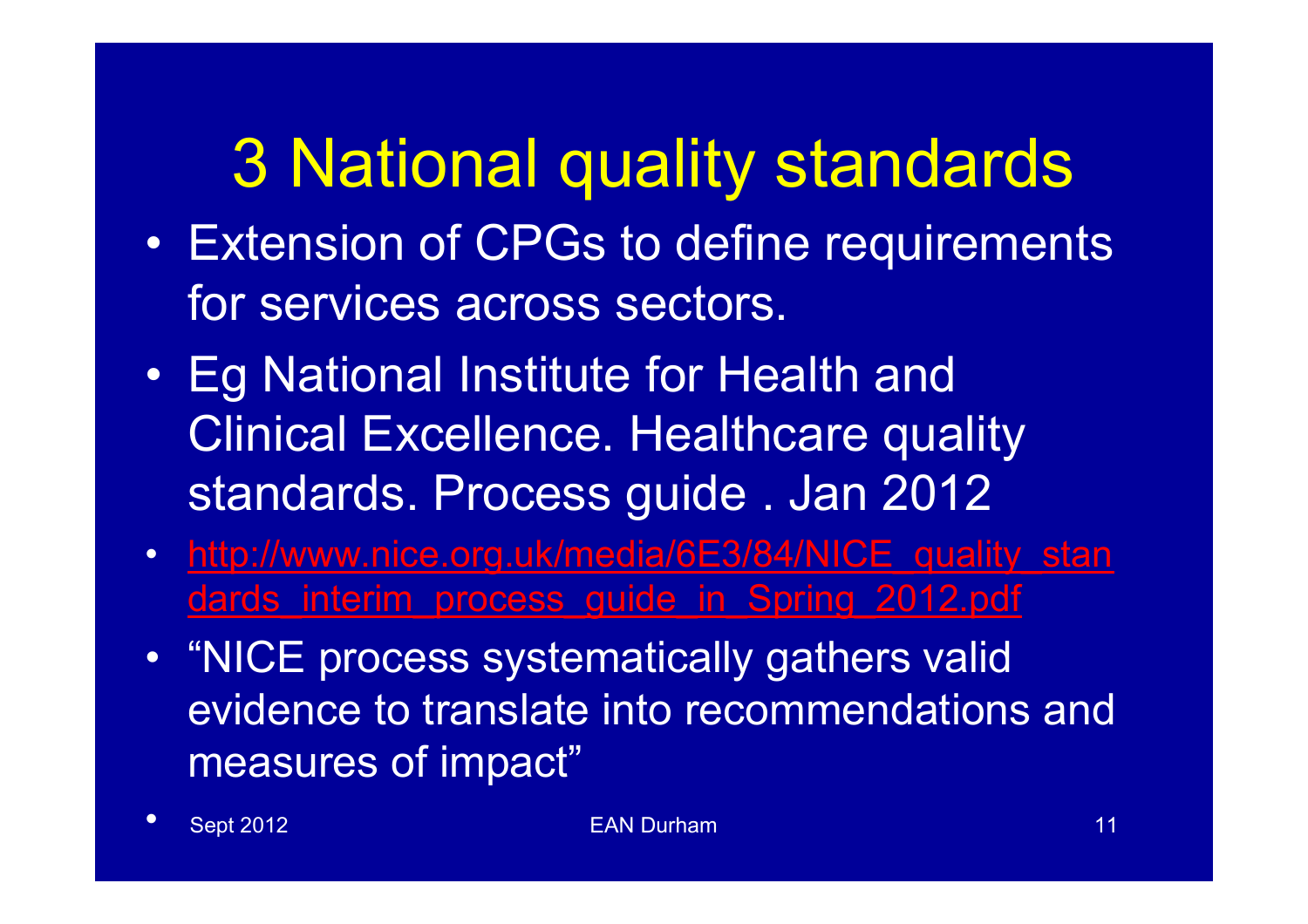## 3 process guide - NICE

- Topic scoping and collation of information
- Developing statements and measures
- Consultation and review of feedback
- Scrutiny and validation
- Publication
- Reviewing and updating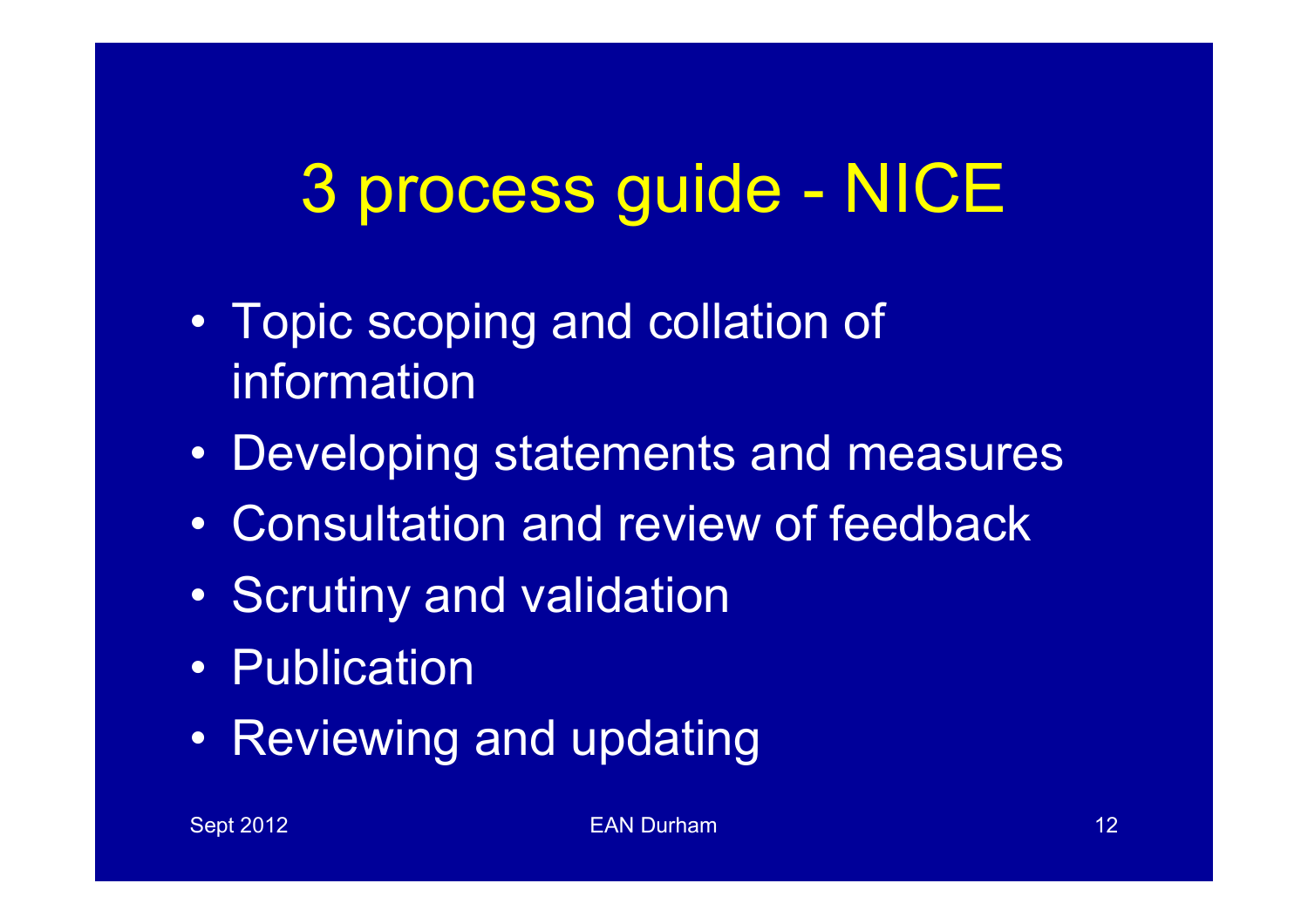## 3 Standards development, NICE

#### Figure 1 Overview of process



Sept 2012 **EAN Durham 13**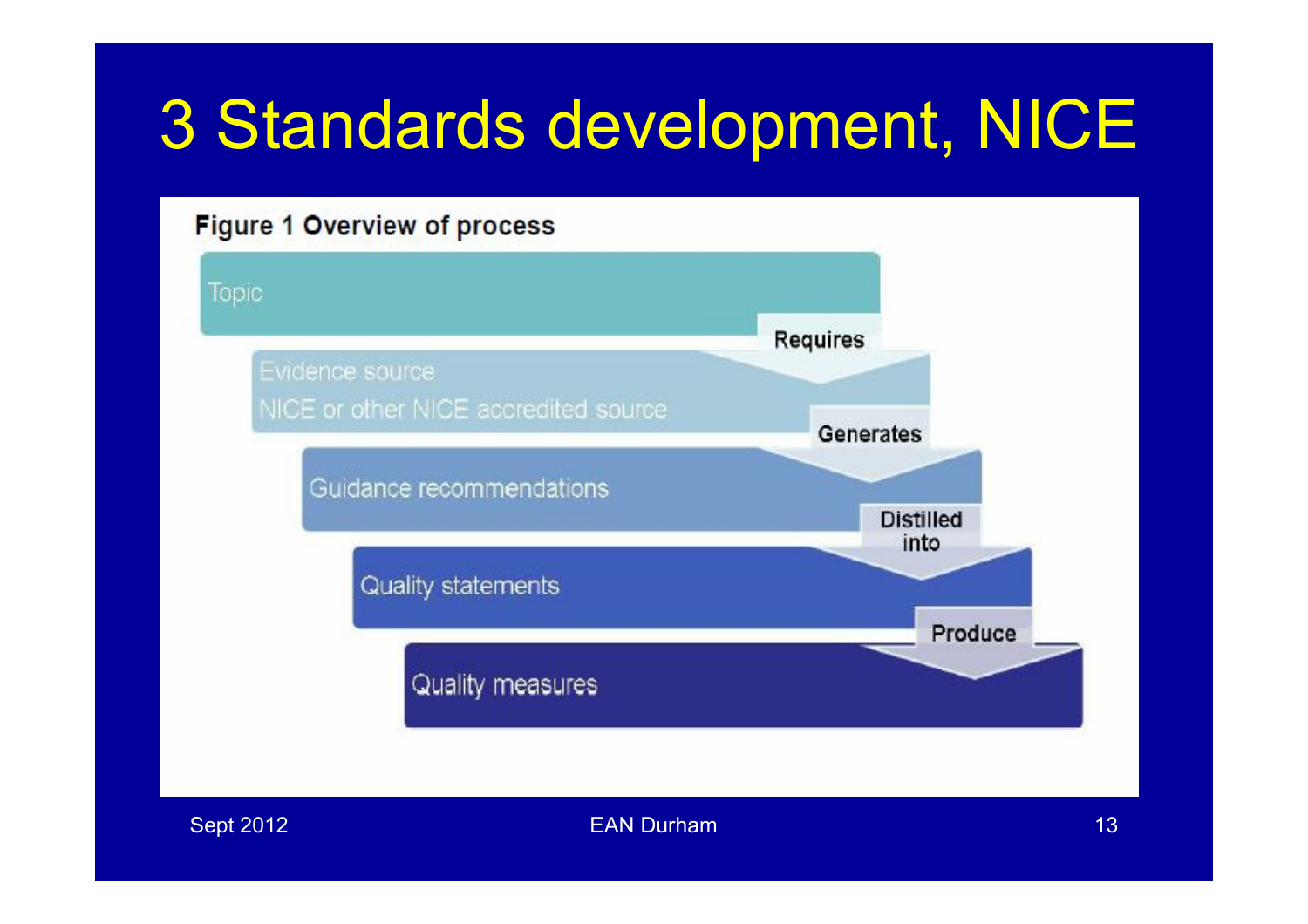4 Standards for external assessment - ISQua

- International Society for Quality in Healthcare (ISQuA) standards for external assessment in healthcare
- National standards currently "accredited" by ISQua include Denmark (IKAS), France (HAS), Netherlands (NIAZ), UK (CHKS)
- http://www.isqua.org/accreditations.htm
- The ISQua principles require standards to…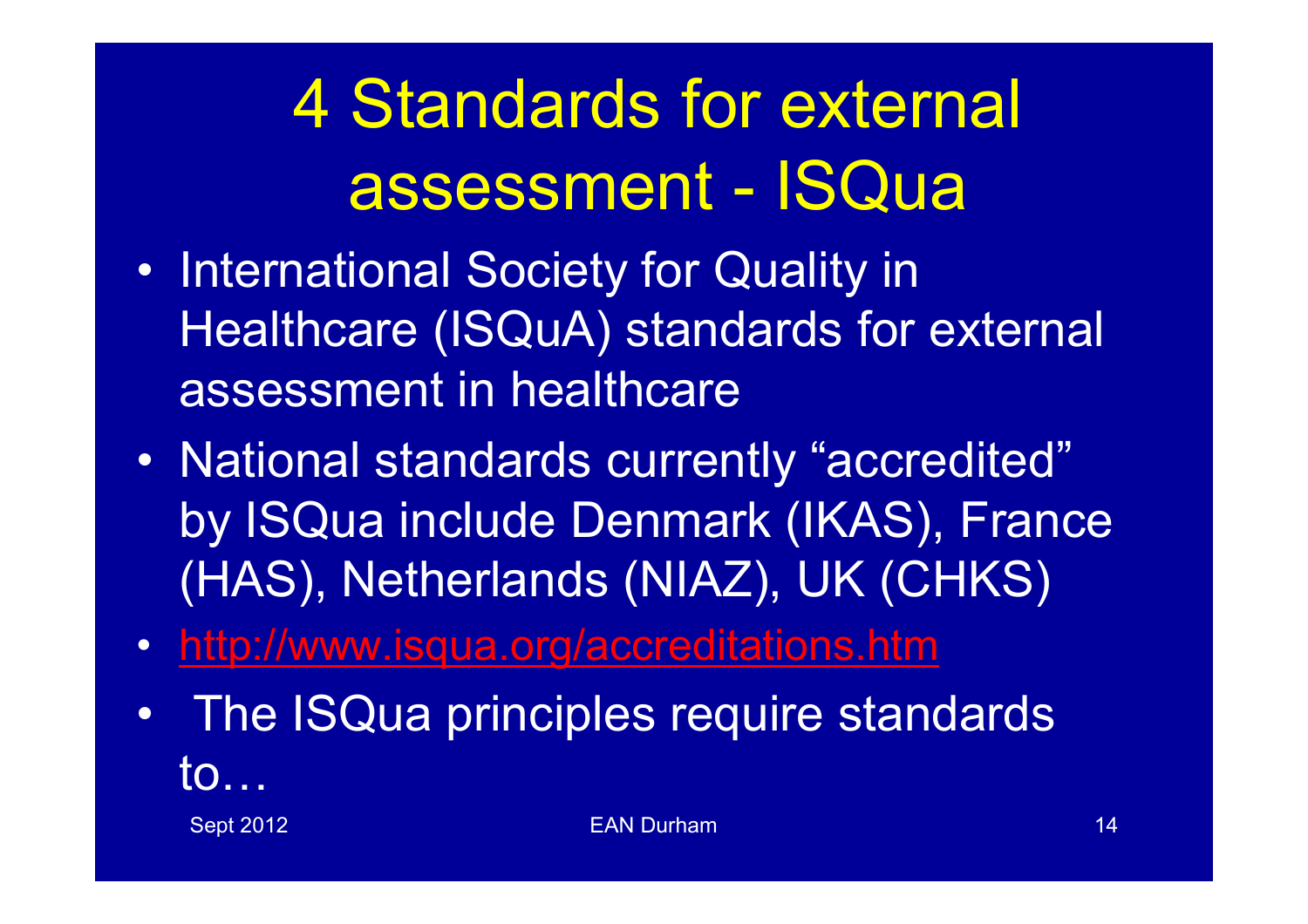### 4 ISQua principles for standards

- Designed to improve quality, performance
- Focus on patients, continuum of service.
- To assess capacity and efficiency of HCOs
- To improve safety patients, staff, visitors
- Standards are planned, formulated and evaluated through a defined process
- Standards enable consistent rating and measurement of achievement